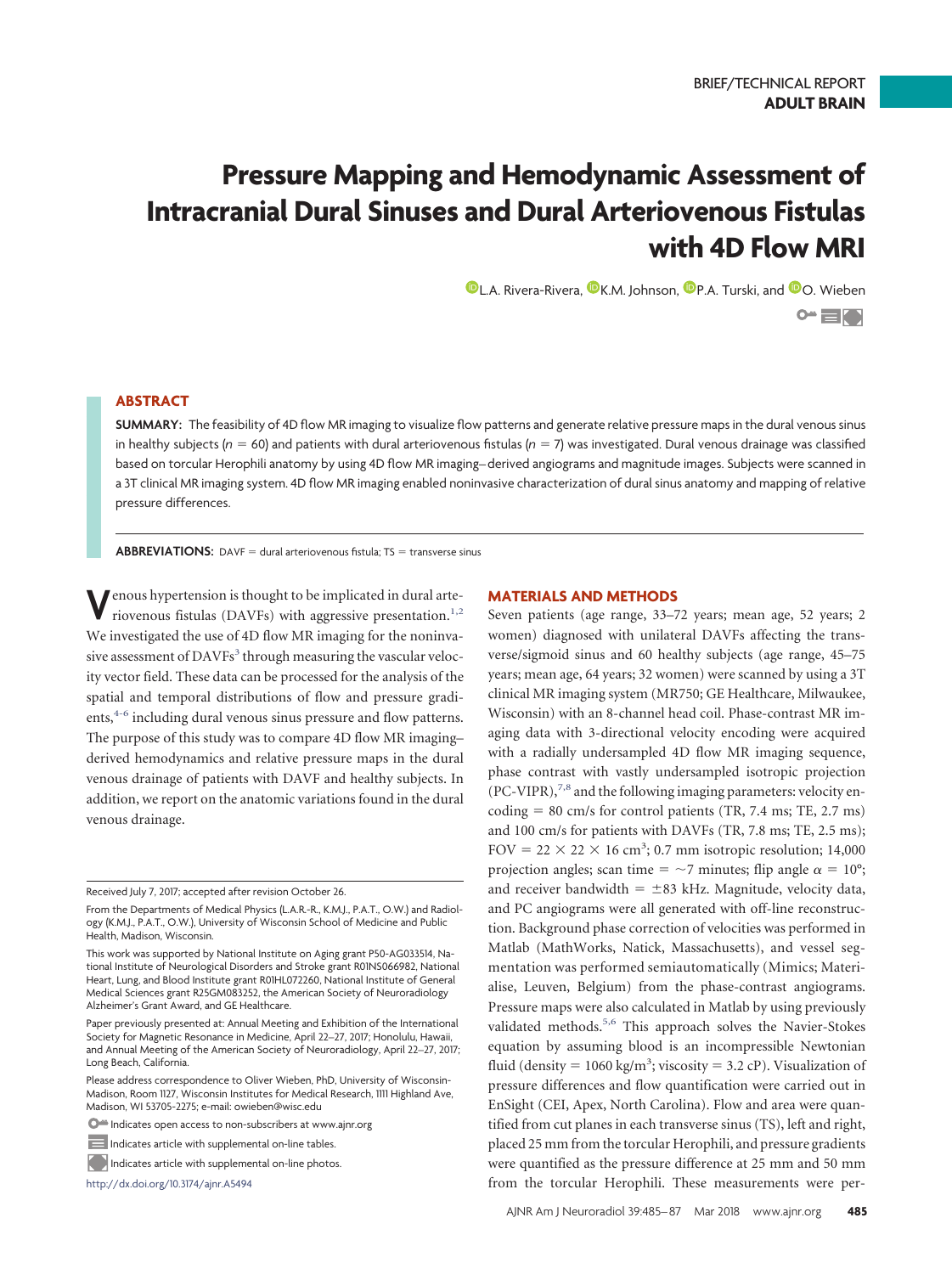formed by a Ph.D. candidate with 5 years of MR imaging postprocessing experience (L.A.R.-R.). The anatomy of the dural sinuses was classified according to Gökçe et al<sup>9</sup> based on torcular Herophili anatomy. A senior neuroradiologist  $(P.A.T., >30$  years of experience) inspected the images to determine anatomic classification.

Statistics were assessed by using ANOVA followed by post hoc analysis with the Tukey-Kramer method. Data normality was assessed with quantile-quantile plots. Analysis was performed in Matlab.  $P < .05$  was set as the threshold for statistical significance.

#### **RESULTS**

Representative color pressure maps in a healthy subject and a patient with DAVF are shown in [Fig 1.](#page-1-0) For the healthy subject [\(Fig](#page-1-0) 1*A*, *[-D](#page-1-0)*), blood pressure decreased downstream with lower pressure in the TS than in the superior sagittal sinus. However, the patient with DAVF [\(Fig 1](#page-1-0)*C*, *-F*) shows a pressure increase in the TS affected by the fistula and a decrease on the TS contralateral to the DAVF. Another patient pressure map and flow streamlines can be found in On-line Figs 1 and 2. The streamlines move retrograde from the site affected by the fistula into the right TS.

The anatomic variations in the dural sinus drainage were catalogued as follows: for healthy subjects, there were 10 type I, 35 type II, and 15 type III variations (On-line Fig 3 and On-line Table 1). For patients with DAVF, there were 5 type I and 2 type II variations. Flow and cross-sectional area measurements in healthy subjects are summarized in On-line Table 2.

Flow and pressure drops in the TS for all subjects are shown in [Fig 2.](#page-1-1) For patients with DAVF, pressure increased along the TS ipsilateral to the fistula with a median of 0.055  $\pm$  0.130 mm Hg, whereas pressure decreased in the TS contralateral to the fistula with a median of  $-0.367 \pm 0.205$  mm Hg ( $P = .109$ ). In healthy subjects, the pressure decreased very similarly in both TSs, with

> values of  $-0.105 \pm 0.033$  mm Hg and  $-0.101 \pm 0.043$  mm Hg, respectively  $(P = .994)$ . In patients with DAVF, flow in the TS affected by the fistula was 40  $\pm$ 129 mL/min, and flow in the TS contralateral to the fistula was  $328 \pm 134$ mL/min ( $P = .046$ ). In healthy subjects, independent of anatomy type, flow was significantly larger in the right TS  $(262 \pm 83 \text{ mL/min})$  compared with the left TS (121  $\pm$  56 mL/min; *P* < .001).

#### **DISCUSSION**

Initially, we characterized dural venous sinus pressure in a population of 60 healthy subjects, establishing a reference frame for the interpretation of dural sinus pathology. The main findings of this study are an increase in pressure in the TS ipsilateral to the DAVF compared

<span id="page-1-0"></span>

**FIG 1.** Color pressure maps (mm Hg) in a healthy subject in the axial (*A*) and coronal (*D*) planes as well as for a patient (*C* and *F*) with a type IIa DAVF affecting the left transverse and sigmoid sinus (*arrows*). MIP images in the axial (*B*) and coronal (*E*) plane show the site of arteriovenous shunting (*arrows*) where there is increased pressure seen on the axial (*C*) and coronal (*F*) pressure maps.

<span id="page-1-1"></span>

**FIG 2.** Boxplots showing the pressure change (*A*) and blood flow rates (*B*) along the TS in the patients with DAVF (*n* - 7) and healthy subjects (*n* - 60). The pressure drops were computed from the difference in pressure in 2 cut planes placed on each TS. The cut planes were placed 25 mm and 50 mm from the torcular Herophili. The median pressure drop in the ipsilateral and contralateral TS to the DAVF were 0.055  $\pm$  0.130 mm Hg and  $-0.367\pm0.205$  mm Hg, respectively (P = .109). In the healthy subjects, the pressure drops were  $-0.105\pm0.033$  mm Hg in the left TS and  $-0.101 \pm 0.043$  mm Hg in the right TS (P  $=$  .994). The median blood flow rates in the patients with DAVF show a value of 40  $\pm$  129 mL/min in the TS affected by the fistula and, in the TS contralateral to the fistula, equal to 328  $\pm$  134 mL/min ( $P = .$ 046). The median flow in healthy subjects including all anatomy types was significantly larger in the right TS compared with the left TS, with values of 262  $\pm$  83 mL/min and 121  $\pm$  56 mL/min, respectively  $(P < .001)$ .